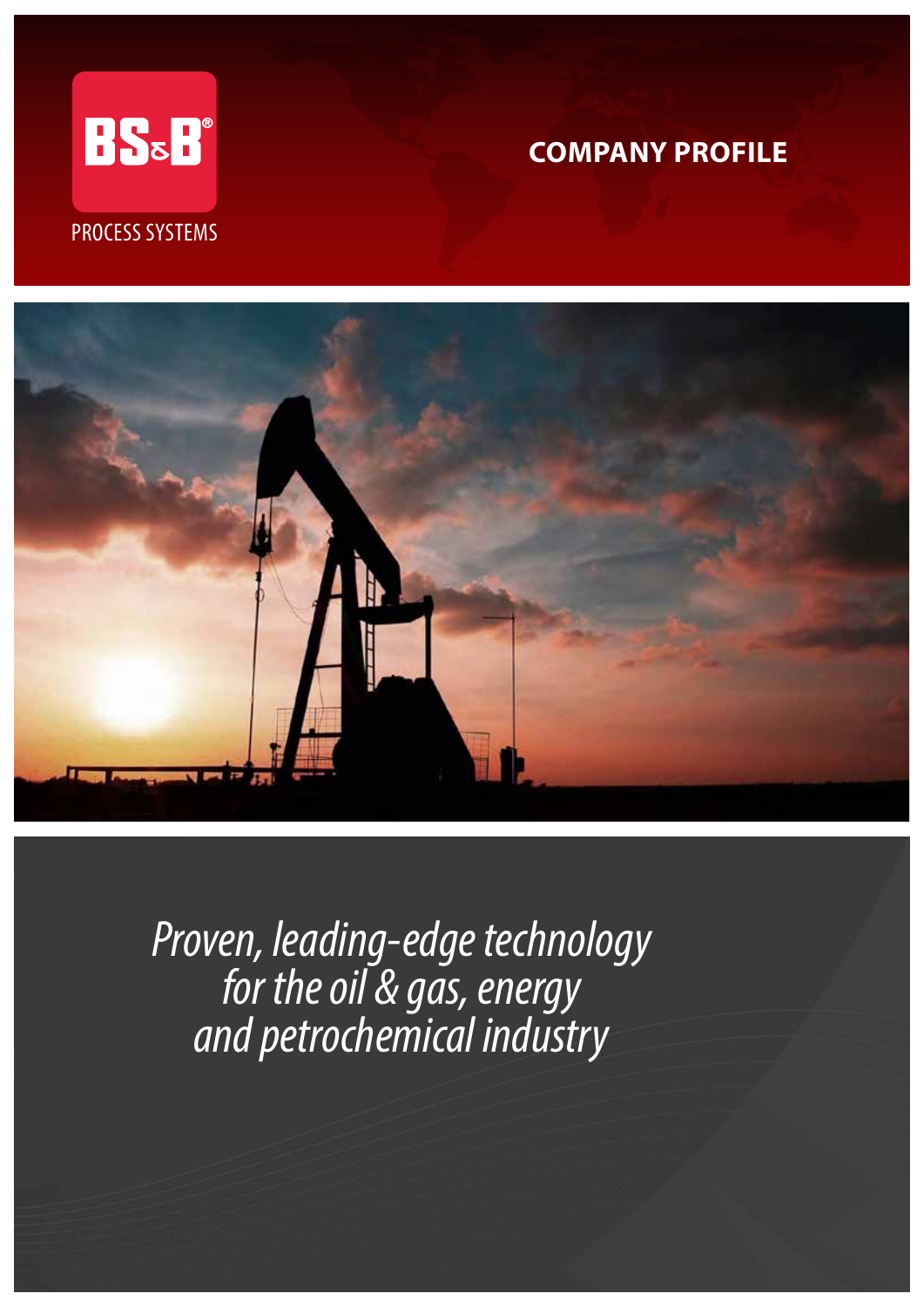**INNOVATION - Our Strength** as world leaders in Oil & Gas **Processing Technology**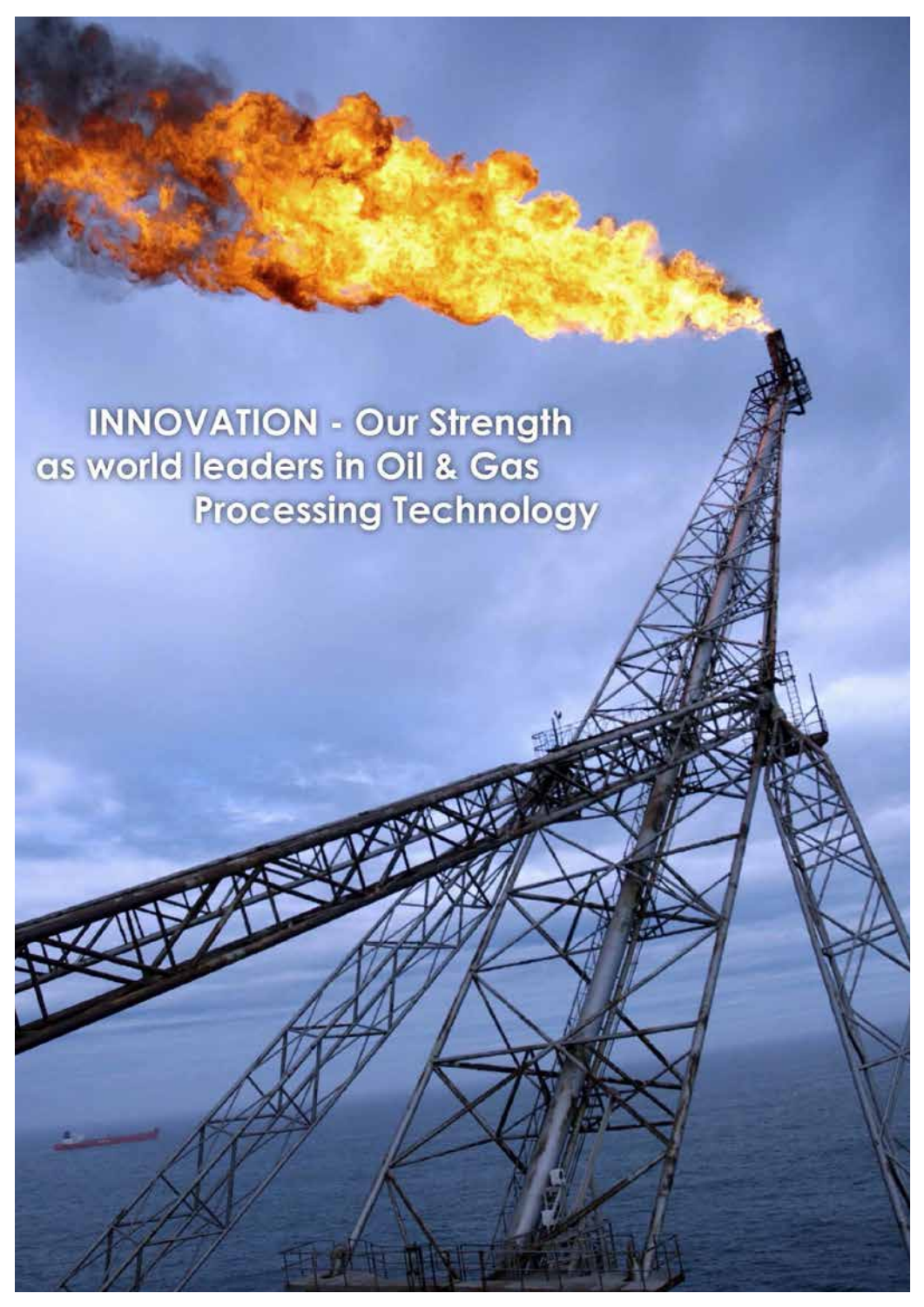

## Global Testimony to BS&B's continuing success...

Black, Sivalls & Bryson (Canada) Limited ("BS&B") designs and builds process equipment systems and plant for the oil and gas, chemical and refining industries. BS&B technology can be seen in tens of thousands of oil and gas and other processing systems and plants in all of the major energy producing areas of the world. BS&B technology provided much of the oil and gas processing technology in common use today.

Presently, the Company's wide range of expertise covers separation, gas and liquid treating systems, Sulphur recovery, gas and liquid dehydration and gas liquids recovery topping and stabilization systems, direct and in direct firetube heating units, and other processes, developed initially for the oil and gas industry. BS&B's desulfurization and Sulphur recovery technology has applications in the refining, petrochemical, steel and pollution control industries.

Our mission is to supply the highest quality process systems and equipment to meet the client's specifications, at competitive prices, from the client's preferred country of origin. Where the installation is to be made in one of the less developed countries, BS&B can provide for local fabrication and supply to the maximum extent possible, consistent with the client's specifications and BS&B's quality standards.



## Oil and Gas Primary Separation

BS&B custom-engineered separators have exclusive design and operational efficiency throughout a long service life. The strength and pre-eminence of BS&B's experience with high volume crude oil streams is proven and includes separation of foamy and / or waxy crude oils using single vessel capacities to 600,000 barrels per day.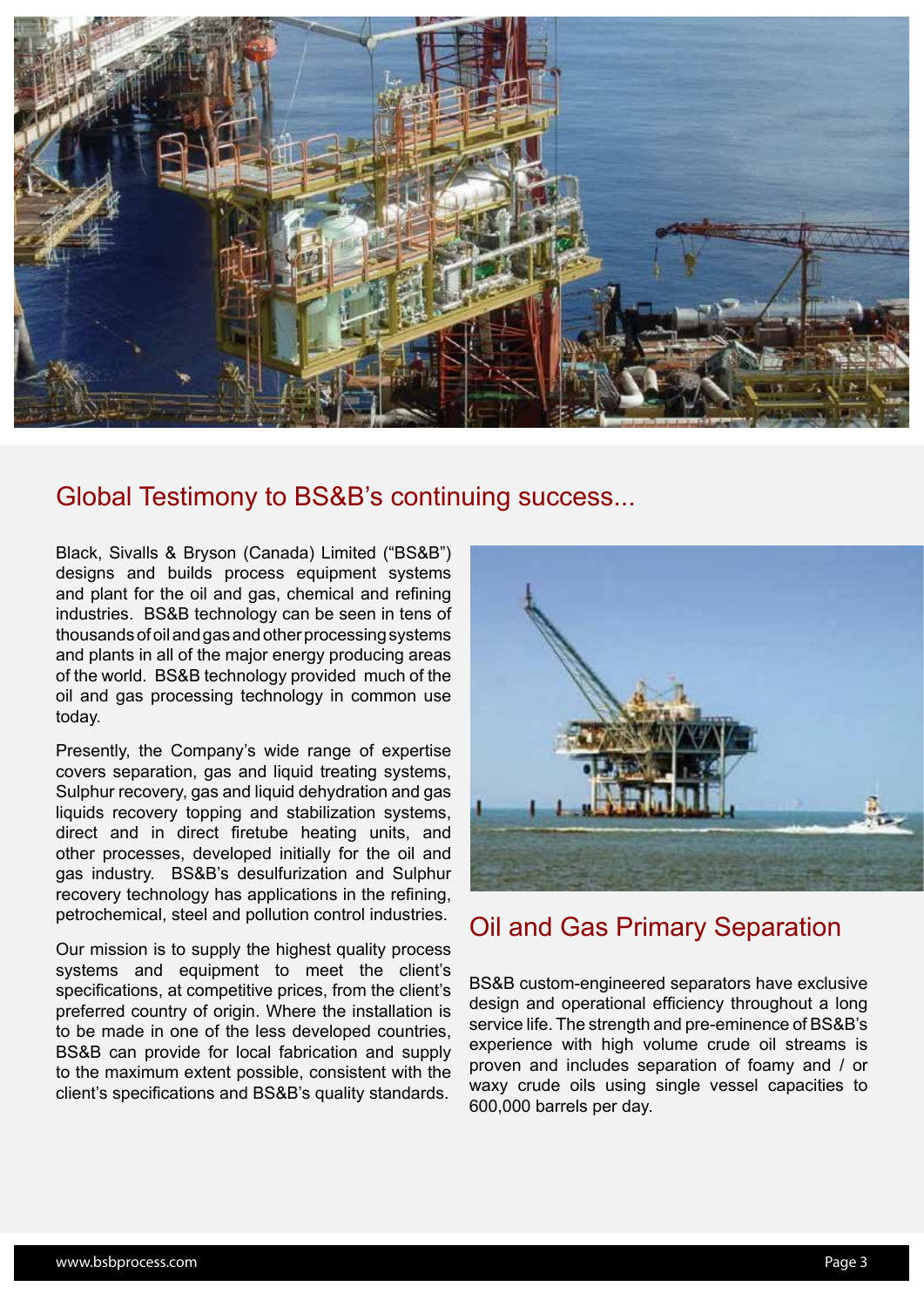

## We enjoy unparalleled expertise in the design of process equipment.

### Glycol Dehydration

BS&B is particularly proud of its leadership in glycol dehydration. In 1964, BS&B's technology was utilized to build the first experimental unit for service in the natural gas industry. Today, there are thousands of BS&B glycol dehydration units in operation, providing the most economical way to remove water vapor from natural gas streams.

BS&B's standard glycol units are guaranteed to produce 65˚F dewpoint depressions. They feature an efficient tray-type absorber design to assure maximum gas-to-glycol contact and minimum glycol loss, available in a wide range of capacities.

BS&B's HI-CON™ units offer all the features of the standard unit, plus a guaranteed dewpoint depression as great as 140˚F. These units are equipped with a "super concentrator" that uses a small quantity of stripping gas to achieve glycol purities as high as 99.95%. No other system achieves the process efficiency of the HI-CON™ unit.





### Engineering Services

BS&B draws upon a wealth of experience in specifying the optimum configuration of the many components available for processing oil and gas. The combination of modern computer design and simulation programs with detailed knowledge of the individual pieces of equipment involved enables realistic forecasting of plant performance. BS&B also offers engineering studies to diagnose and solve operating problems, evaluate existing equipment for new process operating conditions and debottlenecking for increased capacity.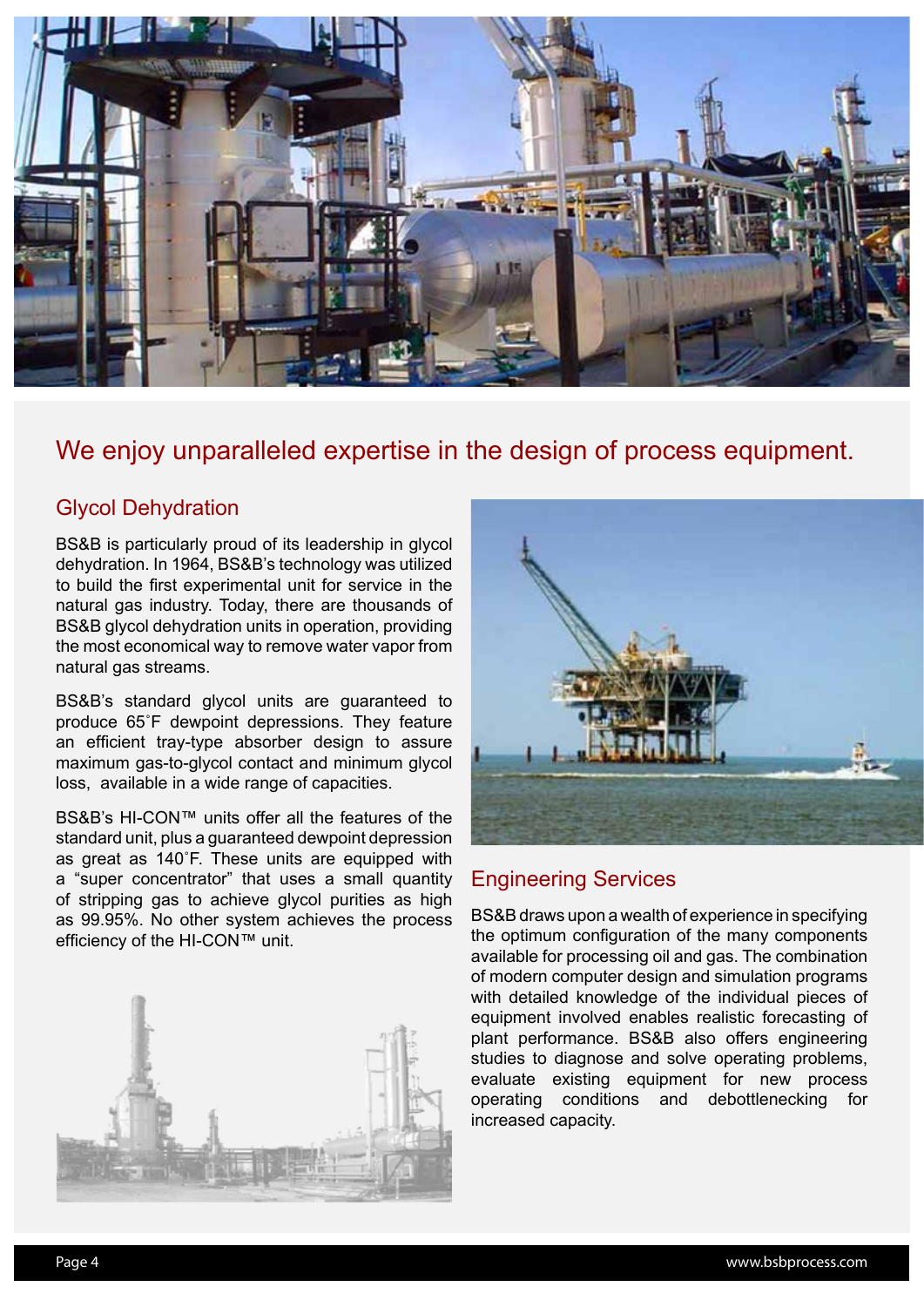

## From the wellhead to refined products, you'll find BS&B process equipment and systems are efficient and reliable

#### **SERVICES**

- Engineering design
- Procurement
- Project/construction management
- Turnkey projects
- Start-up services
- Process safety management
- Process design verification

#### **SEPARATION**

- Standard two-phase and three-phase separators, production separators
- High-surface defoaming separators
- Free-water knockouts
- Liquid knockouts
- Microscrubbers, Liquids and solids
- Blowcases
- Oil coalescers
- Water coalescers
- Slug interceptors
- Gas scrubbers

### **Heaters**

In the areas of process heaters, BS&B supplies direct and indirect firetube heaters, low pressure steam generators, and the patented "FGR" Flue Gas Reticulating Process Heater which provided thermal efficiencies as high as 90% for a broad range of applications. The FGR Heater is suitable for both high and low pressure process streams in thermal capacities of from 5 to 100 mmbtu/hr.

### **HEATING**

- *Indirect Heaters* 
	- Salt bath
	- Water bath
	- Glycol/water bath
	- LPG vaporizers
	- Steam generators

#### *Direct Fired Heaters*

*Convective Heathers* • FGR (Flue Gas Recirculation) type

#### *H2S AND CO2 REMOVAL*

- MEA, DEA,MDEA, DGA • Sulfinol
- 
- Benfield
- Selexol

#### SULFUR RECOVERY/TAIL GAS TREATING

- Claus
- SCOT

### Service Division

Our Service Division with its team of qualified personnel assists companies in developing an effective Process Safety Management Program in order to comply with OSHA (USA), Pressurized Equipment Directive (Europe) or other international requirements.

#### HYDROCARBON RECOVERY

- Low temperature
- Expansion units (Joule-Thompson type) with optional glycol injection system
- Solid desiccant absorption units
- Stabilizers / fractionators

#### DEHYDRATION

- Glycol dehydrators for natural gas, CO2 or ethylene
- Super HI-CON™ glycol units for -145˚F dewpoints
- LPG driers
- Dry desiccant units

#### OIL TREATING

- Standard heater treaters
- Electric treaters
- Desalters
- Oil sweetening units
- Flow spitters

### Spares / Replacement **Parts**

BS&B process Systems provides full service in the sourcing and provision of spares or replacement parts for all our product lines. As a result of technical expertise built up over many years, we have extended this service to all companies requiring spares or replacement parts for their equipment. This service includes the supply of rupture disks.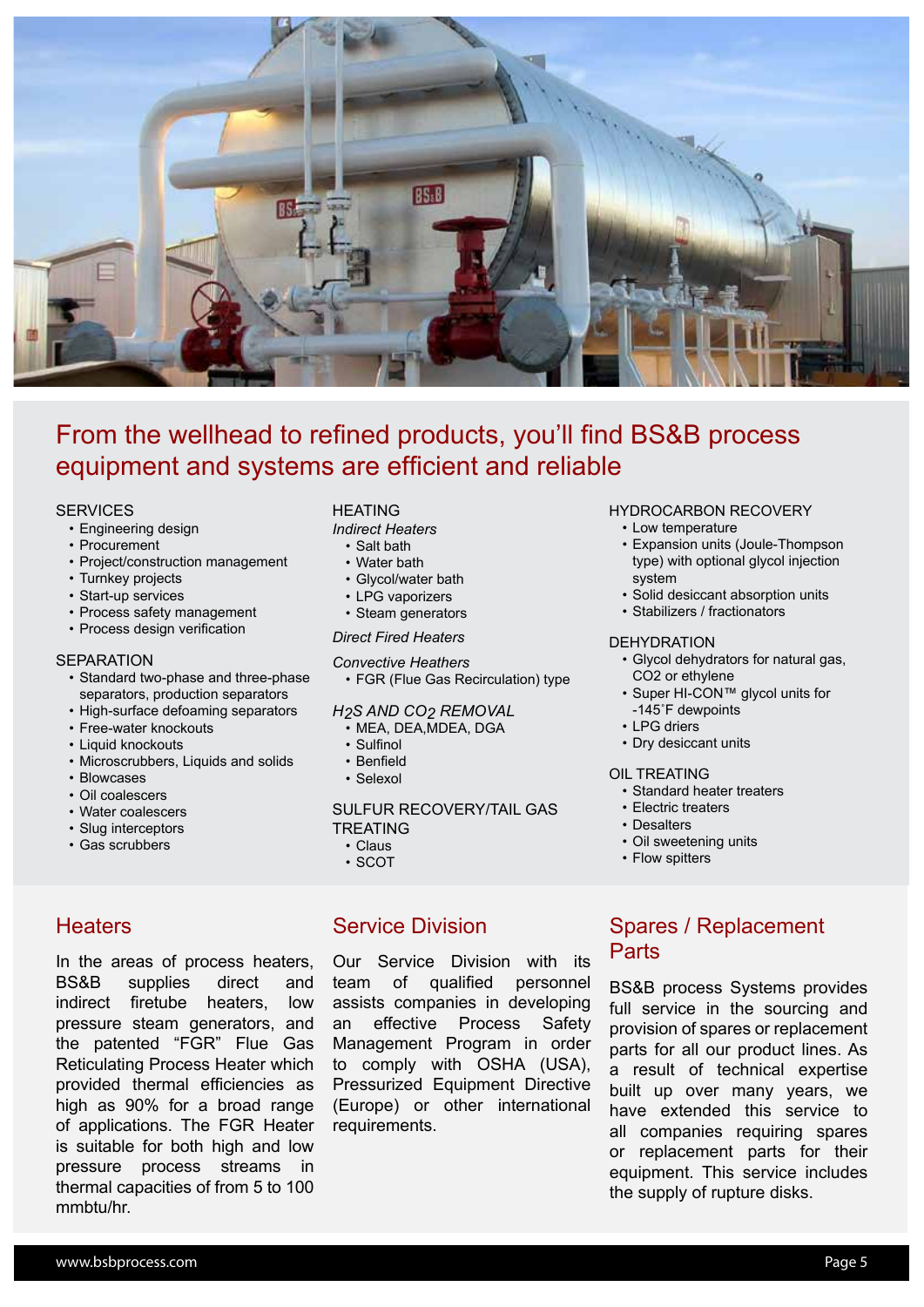

## A history of outstanding achievement

BS&B's technology comprises a history of innovative and trusted prominence in the oil and gas industry. The technological history ranges from the industry's migration from Pennsylvania to Oklahoma, Texas, Mexico and then into all of the oil and gas producing areas of the world. BS&B's pioneering technology included pollution abatement equipment, glycol gas dehydration systems, Sulfiban™ systems (a highly efficient Coke Oven Gas Clean Up System used in the steel industry), coal gasification, and even Well Fire Control and Gas/Oil Separation systems used in the burning oil fields of Kuwait.

In the current era, the Company has designed large projects, including supplying entire production equipment trains for Petrobras offshore FPSO's. The equipment consisted of separators, test separators, free water knock out drums and TEG Glycol Dehydration units. Compressor scrubbers and suction scrubbers were also supplied for three FPSO's.

The Company has also designed and constructed turn-key projects for BANOCO in Bahrain. These TEG Glycol Dehydration units were designed to take the water out of natural gas for usage in the power generating plants on the island which has been growing in demand exponentially. Four (4) units were supplied from design to commissioning and start–up.

These are but two examples of our efforts.

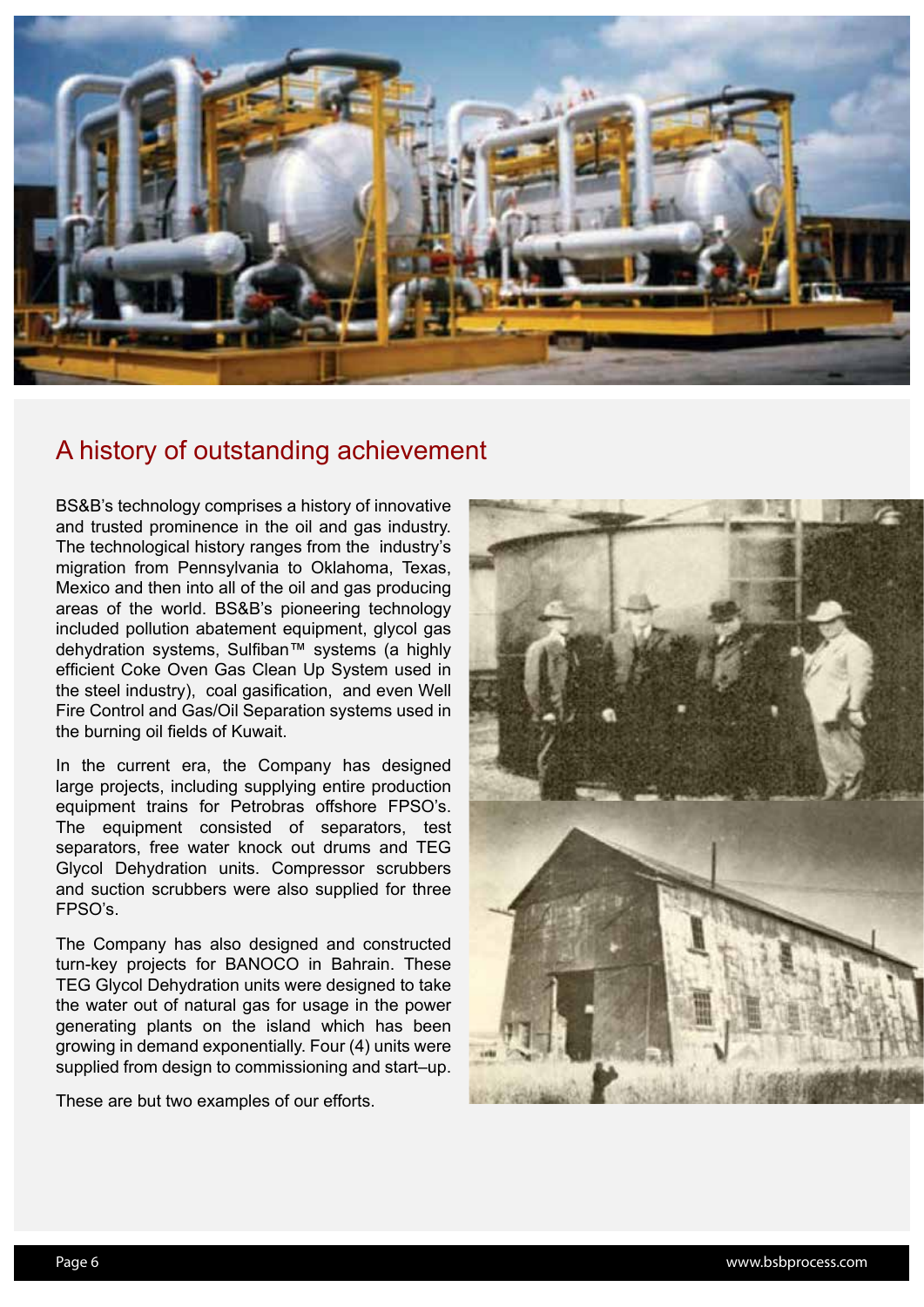

## An established worldwide service network of offices and capabilities

The Company markets its products and services worldwide through locally staffed offices in the U.S., Canada, Brazil and Abu Dhabi. Its capabilities and activities are complemented by Black, Sivalls & Bryson (Canada) Limited's representative network throughout North America, South America, Central America, Europe, the Middle East and Asia Pacific. BS&B customers include the major international oil companies, multinational petrochemical companies, government–owned oil companies, independent oil and gas producers, major U.S steel producers, and other international engineering and construction contractors.

### Sales, Engineering & Fabrication

Black, Sivalls & Bryson (Canada) Limited 2314-8th Street, Nisku, Alberta, Canada T9E-7Z2, P: +780-955-2888 F: +780-955-3975 E: contacts@bsbprocess.com

### BS&B Process System Brazil

583/595, Natal Street Vila Bertioga, São Paulo, SP – Zip Code: 03186-030 M: +55 21 8138-0242 P: +55 11 2084-4800 F: +55 11 2021-3801 E: bsbbrasil@bsbprocess.com

### Parts (Canada & International)

Black, Sivalls & Bryson (Canada) Limited 2314-8th Street, Nisku, Alberta, Canada T9E-7Z2, P: +780-955-8009 F : +780-955-8028. E: contacts@bsbprocess.com

### BS&B Process Systems Inc.

3534 East T.C. Jester Houston, TX 77018 T: (713) 939 8686 F: (713) 895 9977 E: bsbpro@flash.net